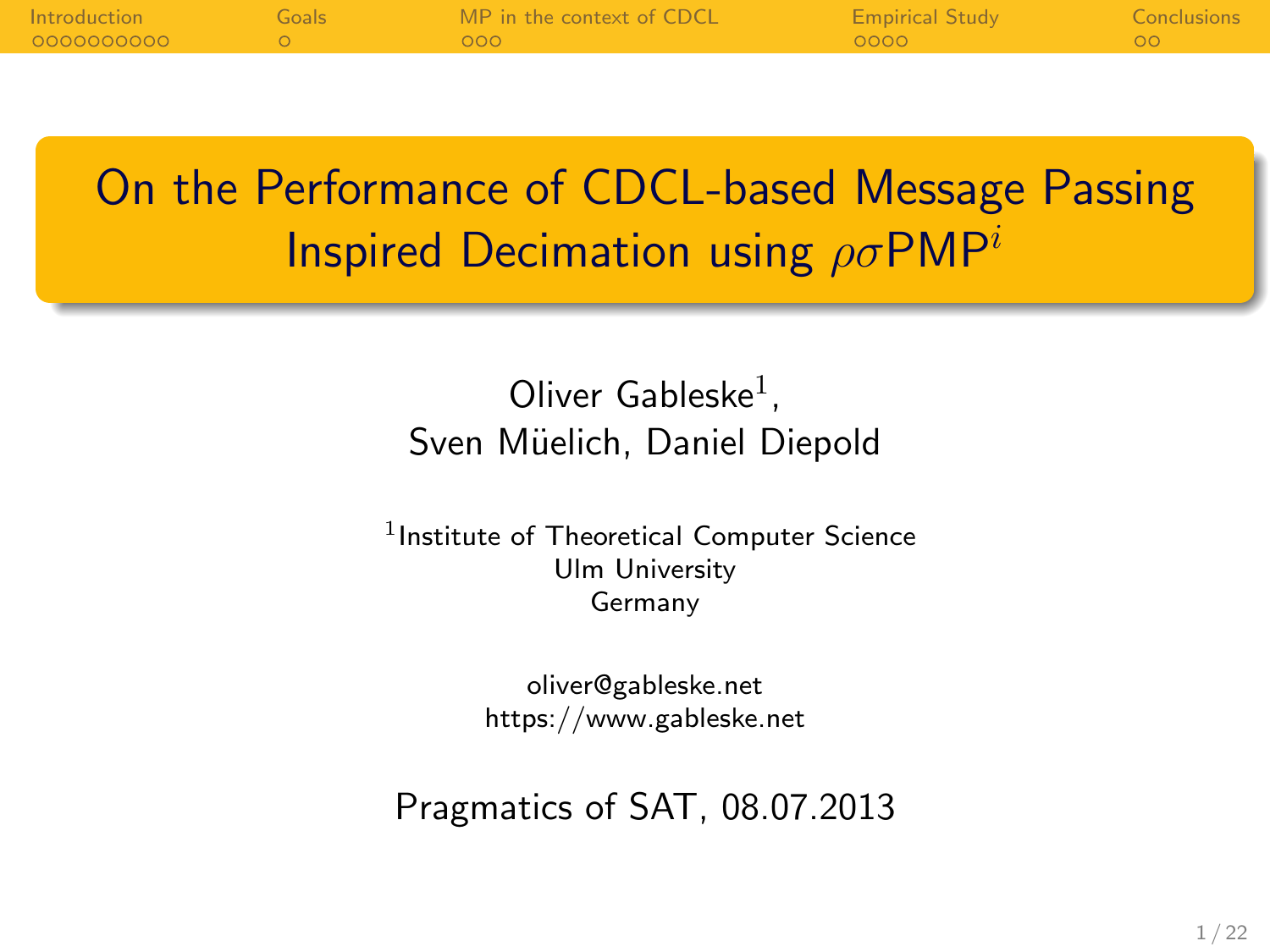| Introduction | Goals | MP in the context of CDCL | <b>Empirical Study</b> | <b>Conclusions</b> |
|--------------|-------|---------------------------|------------------------|--------------------|
| 0000000000   |       | 000                       | 0000                   | $\circ$            |
| Outline      |       |                           |                        |                    |





#### 3 [MP in the context of CDCL](#page-15-0)

- [Message Passing Inspired Decimation](#page-15-0)
- [CDCL-based MID](#page-16-0)
- **DimetheusMP vs. Dimetheus IW**

#### **[Empirical Study](#page-18-0)**

- **•** [Setup](#page-18-0)
- **e** [Results](#page-19-0)
- [Issues with the Empirical Study](#page-21-0)

### **[Conclusions](#page-22-0)**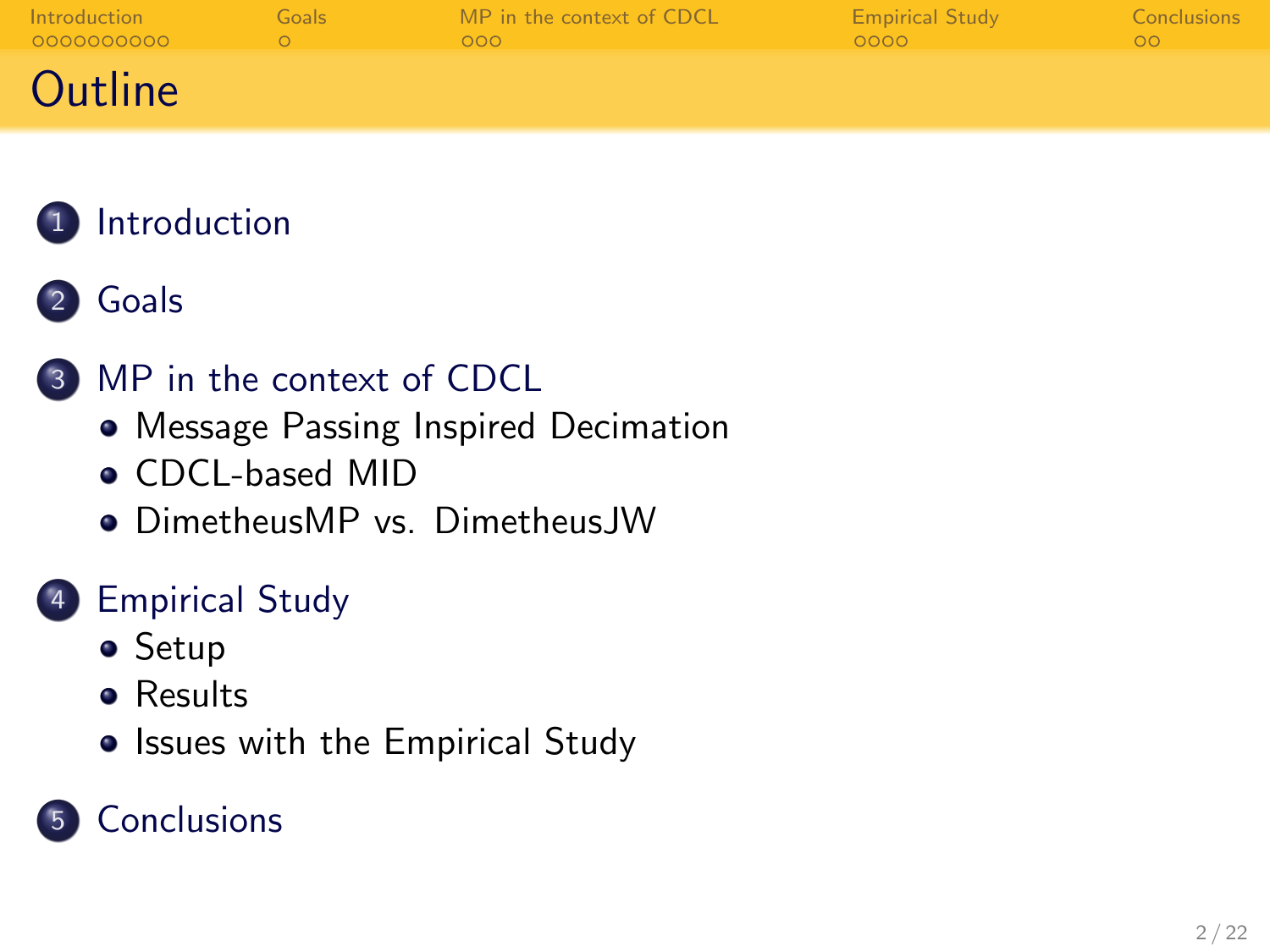| Introduction       | Goals | MP in the context of CDCL | <b>Empirical Study</b> | <b>Conclusions</b> |
|--------------------|-------|---------------------------|------------------------|--------------------|
| 0000000000         |       | റററ                       | looon.                 | ററ                 |
| Introduction $(1)$ |       |                           |                        |                    |

- One major topic related to this talk is Message Passing
- Message Passing (MP) is known to the SAT community
	- but not well understood
- To make things even worse, this talk refers to an MP heuristic that has just been developed:  $\rho \sigma P M P^{i}$
- The talk regarding  $\rho \sigma P M P^i$ 
	- theory-heavy
	- is substantial
	- is given on Thursday
- <span id="page-2-0"></span>• Repeating the details here is not possible
	- We have no option but to view  $\rho\sigma {\sf PMP}^i$  as a "black-box" for this talk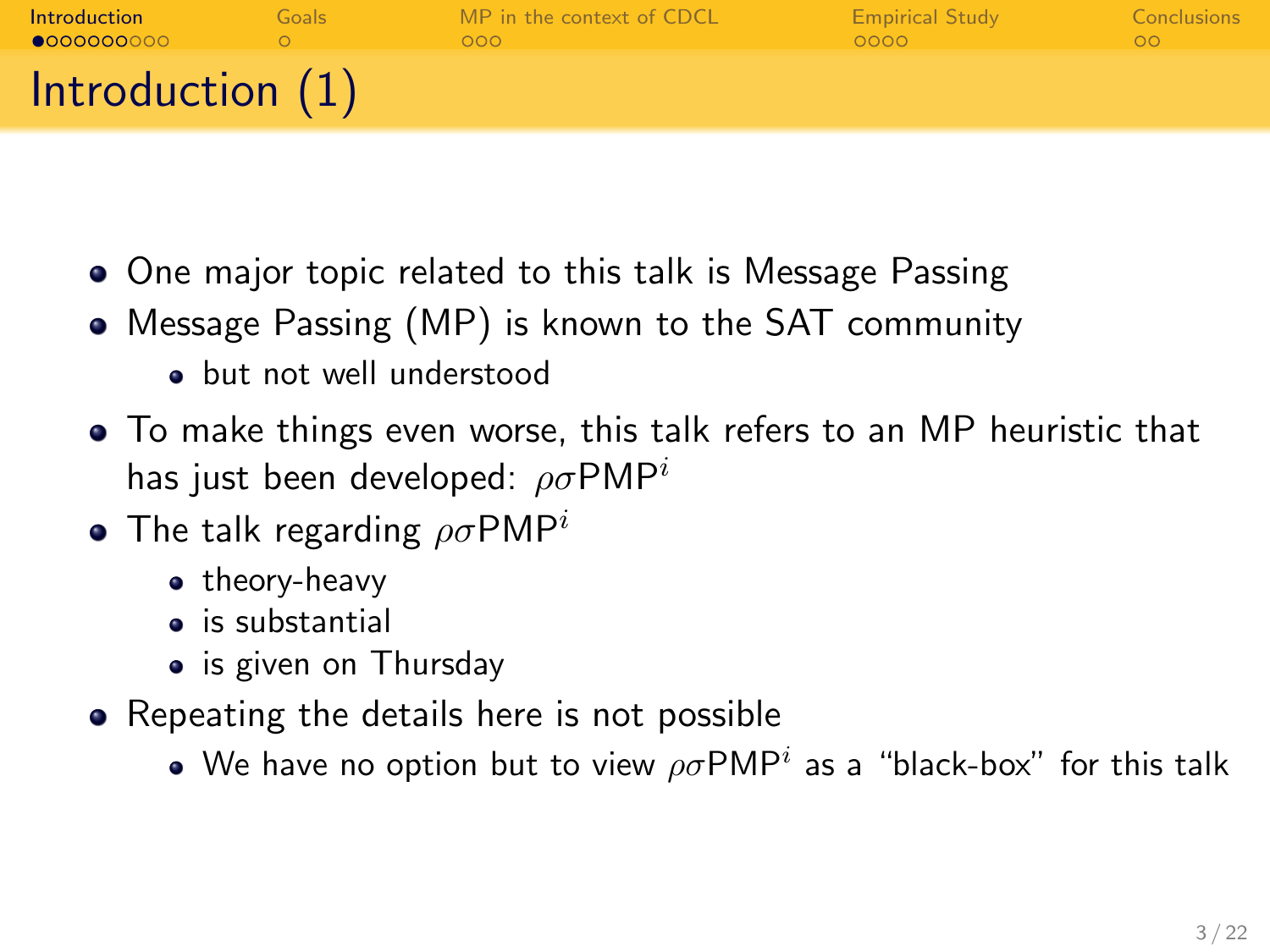| Introduction       | Goals | MP in the context of CDCL | <b>Empirical Study</b> | <b>Conclusions</b> |
|--------------------|-------|---------------------------|------------------------|--------------------|
| 0000000000         |       | റററ                       | 0000                   | ററ                 |
| Introduction $(2)$ |       |                           |                        |                    |

- MP is a class of algorithms
- $\bullet$  H  $\in$  MP can be understood as a variable and value ordering heuristic in the context of SAT
- The main goal of H is to provide biases for the variables in a given CNF F
- $\forall v : \beta_{\mathsf{H}}(v) \in [-1.0, 1.0]$
- The biases are used to guide the search (CDCL or SLS)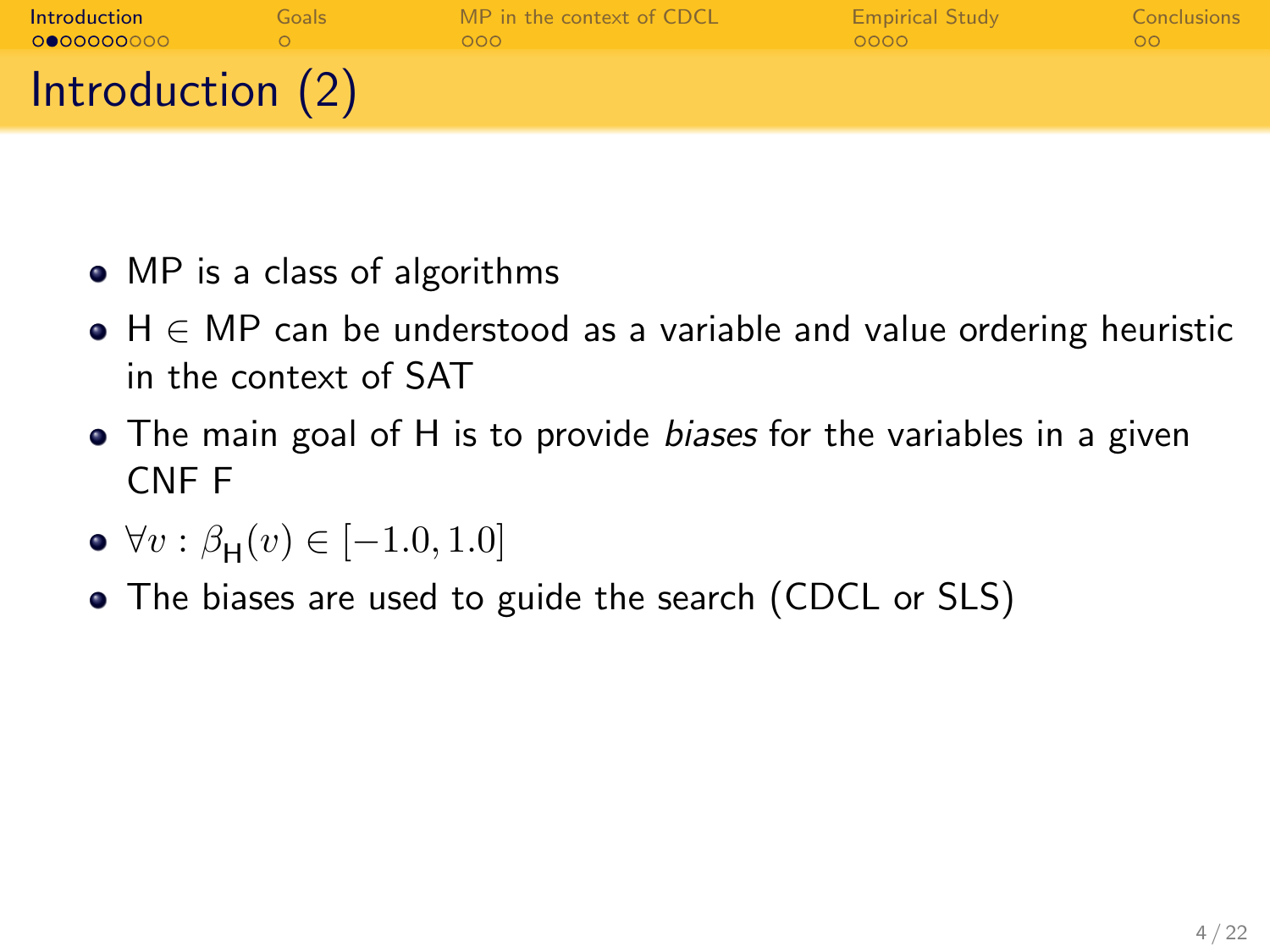| Introduction       | Goals | MP in the context of CDCL | <b>Empirical Study</b> | <b>Conclusions</b> |
|--------------------|-------|---------------------------|------------------------|--------------------|
| 0000000000         |       | റററ                       | 0000                   | ററ                 |
| Introduction $(2)$ |       |                           |                        |                    |

- MP is a class of algorithms
- $\bullet$  H  $\in$  MP can be understood as a variable and value ordering heuristic in the context of SAT
- The main goal of H is to provide *biases* for the variables in a given CNF F
- $\forall v : \beta_{\mathsf{H}}(v) \in [-1.0, 1.0]$
- The biases are used to guide the search (CDCL or SLS)
- What MP heuristics do we currently have?
- What are their respective strengths and weaknesses?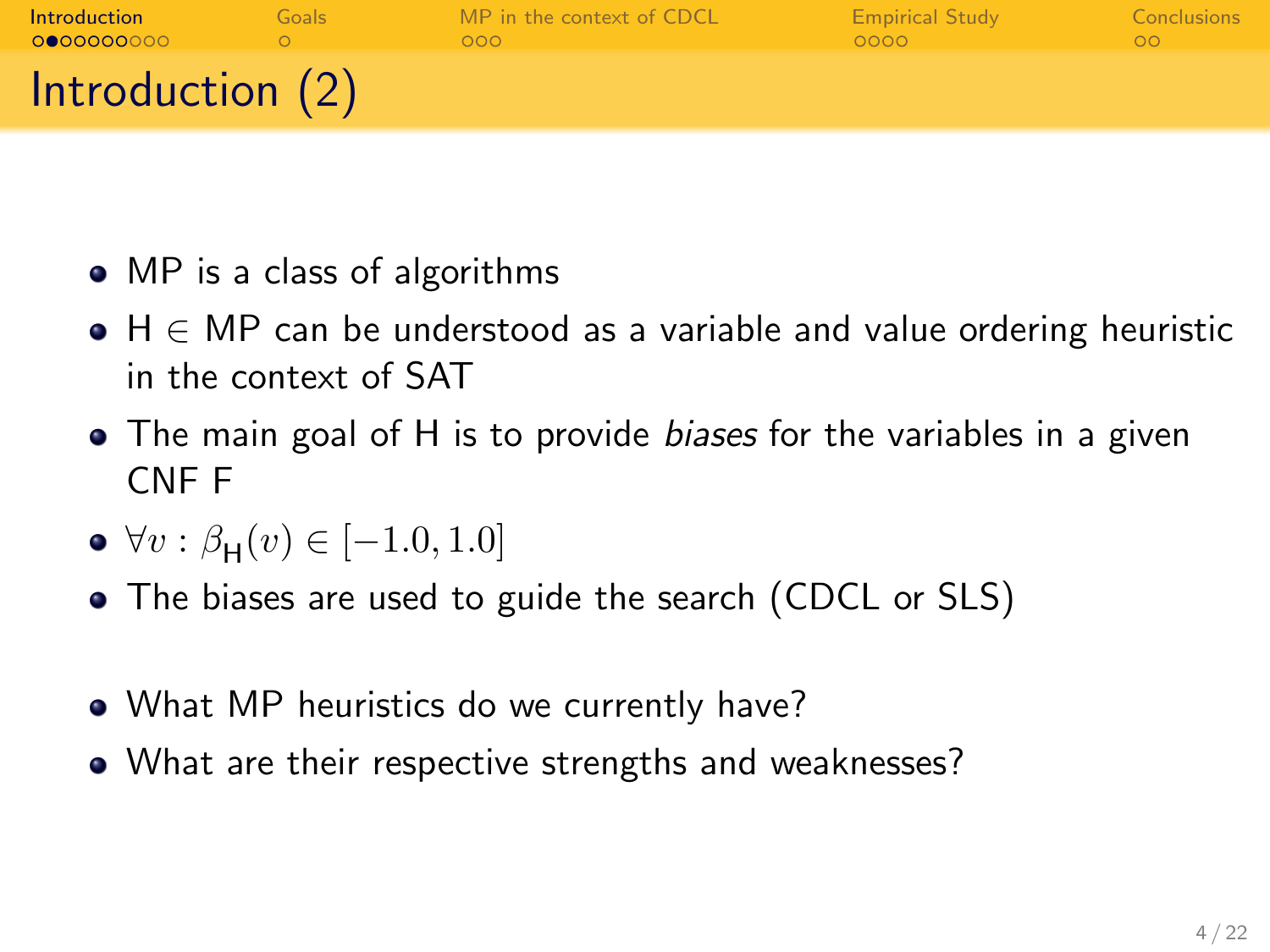| Introduction     | Goals | MP in the context of CDCL | <b>Empirical Study</b> | Conclusions |
|------------------|-------|---------------------------|------------------------|-------------|
| 0000000000       |       | റററ                       | ററററ                   | ററ          |
| Introduction (3) |       |                           |                        |             |

### **1 Belief Propagation (BP)**

- Is not guaranteed to converge
- Provides biases carelessly (erratic MP behavior)
- Works comparatively well on small random satisfiable formulas

# <sup>2</sup> Survey Propagation (SP)

- Is not guaranteed to converge
- Provides biases carefully (less erratic MP behavior)
- Works comparatively well on large random satisfiable formulas

### **3 EM Belief Propagation Global (EMBPG)**

- Is guaranteed to converge
- Provides biases carelessly (erratic MP behavior)
- Works comparatively well structured (crafted) formulas

# <sup>4</sup> EM Survey Propagation Global (EMSPG)

- Is guaranteed to converge
- Provides biases carefully (less erratic MP behavior)
- Works comparatively well structured (crafted) formulas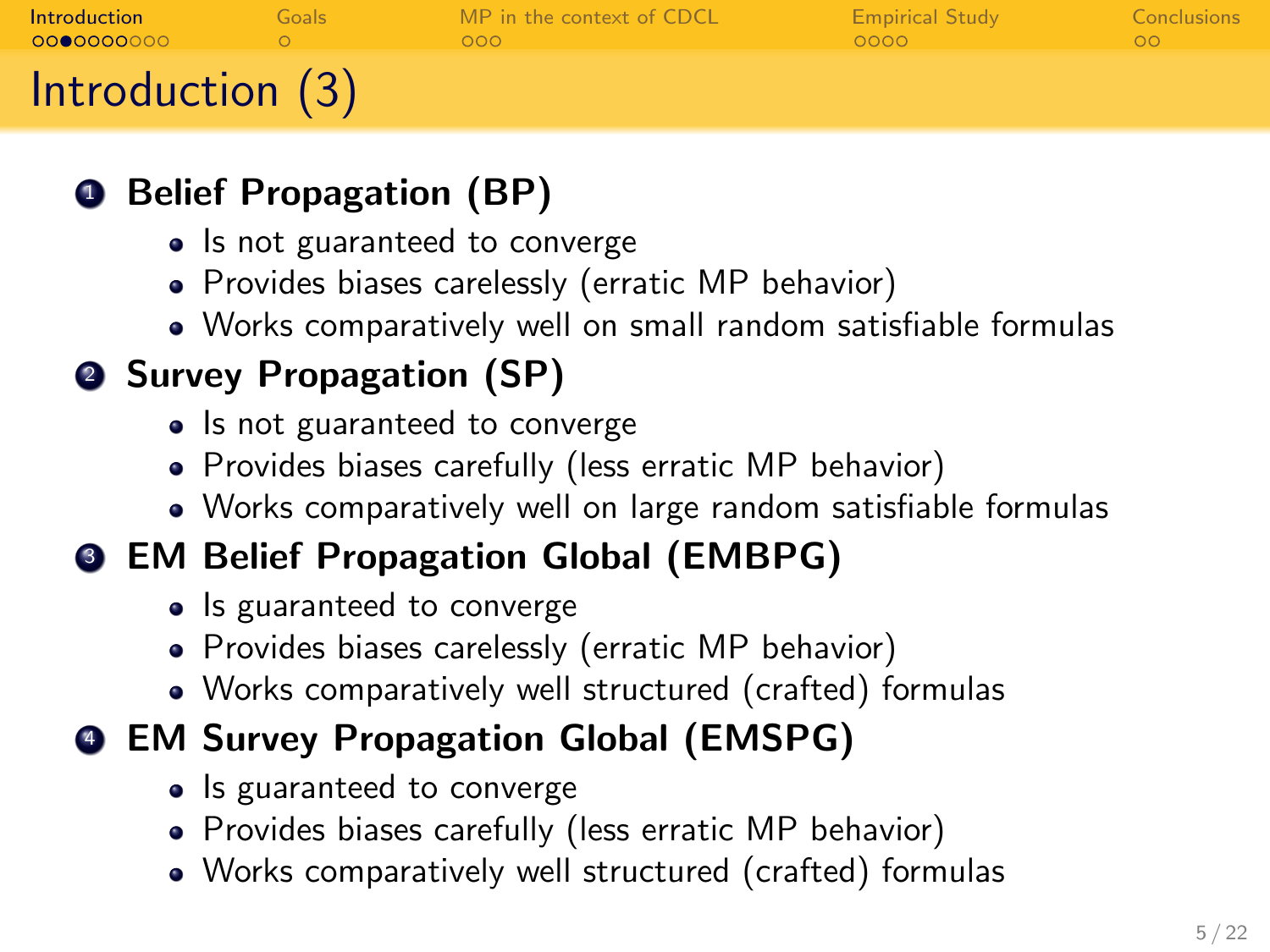| <b>Introduction</b> | Goals | MP in the context of CDCL | <b>Empirical Study</b> | <b>Conclusions</b> |
|---------------------|-------|---------------------------|------------------------|--------------------|
| 0000000000          |       | റററ                       | looon.                 | ററ                 |
| Introduction $(4)$  |       |                           |                        |                    |

The options to introduce MP into a SAT solver look pretty decent.

• Where is the problem?

Introducing MP into a SAT solver requires to choose from the given heuristics.

- A heuristic is better suited to solve specific types of formulas
- A heuristic will not be helpful on the others
- No matter how you choose, you will always choose wrong

Introducing any of the basic MP heuristics results in a robustness problem.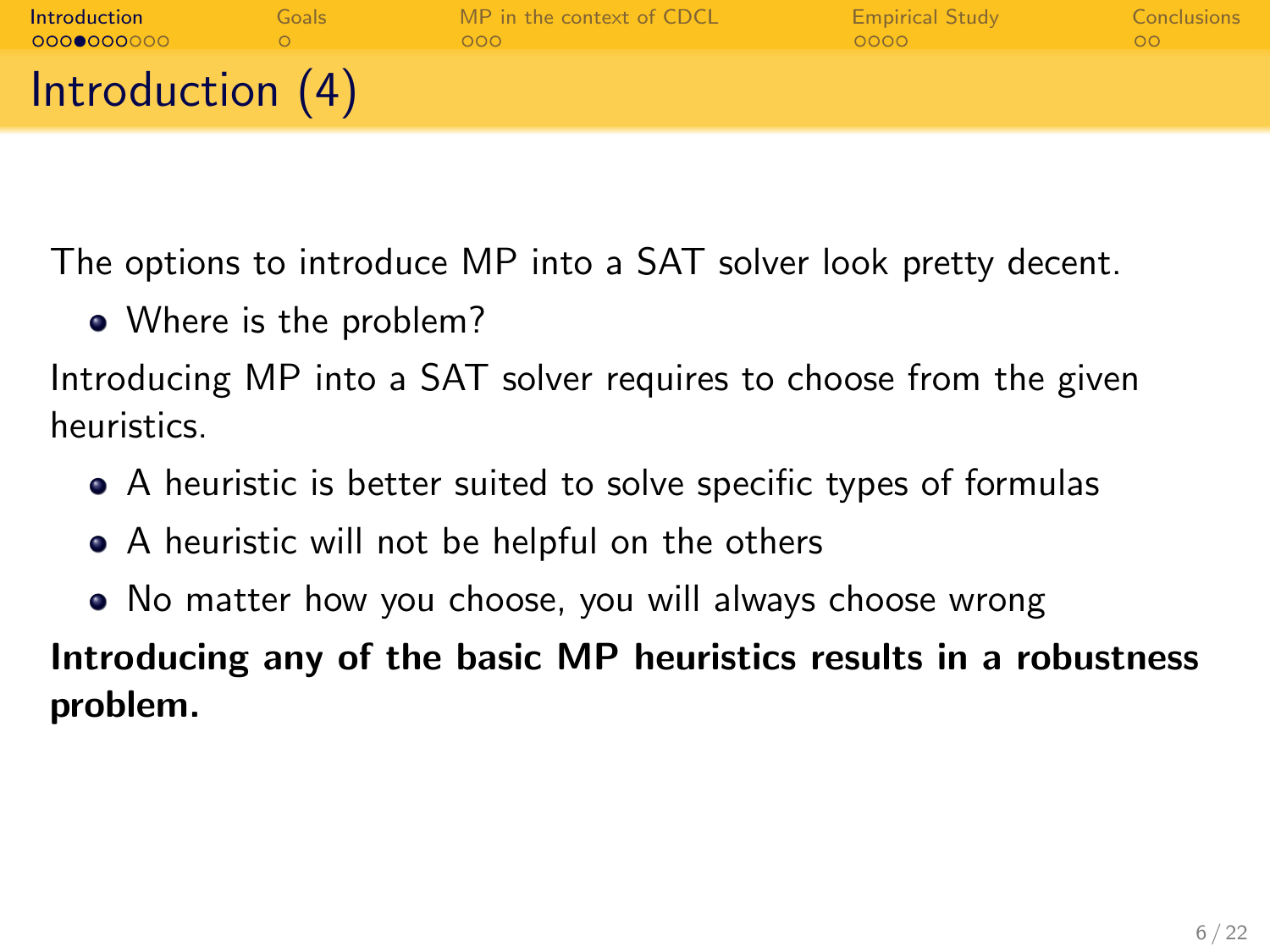| <b>Introduction</b> | Goals | MP in the context of CDCL | <b>Empirical Study</b> | <b>Conclusions</b> |
|---------------------|-------|---------------------------|------------------------|--------------------|
| 0000000000          |       | റററ                       | looon.                 | ററ                 |
| Introduction $(4)$  |       |                           |                        |                    |

The options to introduce MP into a SAT solver look pretty decent.

• Where is the problem?

Introducing MP into a SAT solver requires to choose from the given heuristics.

- A heuristic is better suited to solve specific types of formulas
- A heuristic will not be helpful on the others
- No matter how you choose, you will always choose wrong

Introducing any of the basic MP heuristics results in a robustness problem.

• We need more flexible MP heuristics!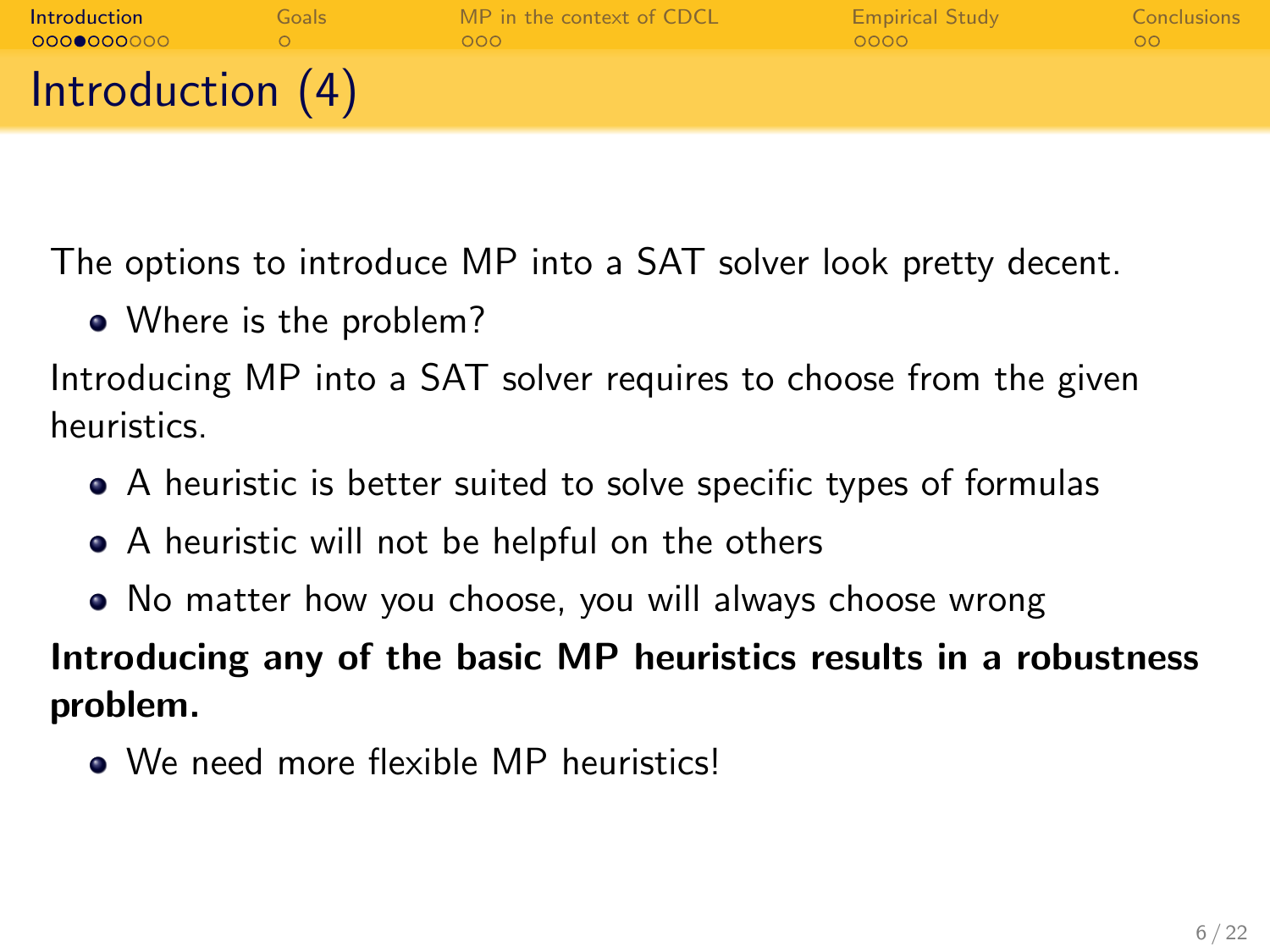| Introduction     | Goals | MP in the context of CDCL | <b>Empirical Study</b> | <b>Conclusions</b> |
|------------------|-------|---------------------------|------------------------|--------------------|
| 0000000000       |       | റററ                       | ററററ                   | ററ                 |
| Introduction (5) |       |                           |                        |                    |

How do we derive more flexible heuristics?

- $\bullet$  Interpolation!
- ISI is used to interpolate two given MP heuristics into a new, more general one. Assume
	- We want to interpolate BP and SP
	- Given an interpolation parameter  $\rho \in [0.0, 1.0]$
	- Resulting in  $\rho SP^i = ISI(BP, SP, \rho)$

An interpolation can mimic the behavior of what it interpolates

- Setting  $\rho = 0$  results in  $\beta_{\mathsf{BP}}(v) = \beta_{\rho \mathsf{SP}}^i(v, 0)$
- Setting  $\rho = 1$  results in  $\beta_{\text{SP}}(v) = \beta_{\rho \text{SP}}^i(v, 1)$
- An interpolation can gradually adapt between them
	- Setting  $\rho \in (0.0, 1.0)$  adapts the carefulness between BP and SP.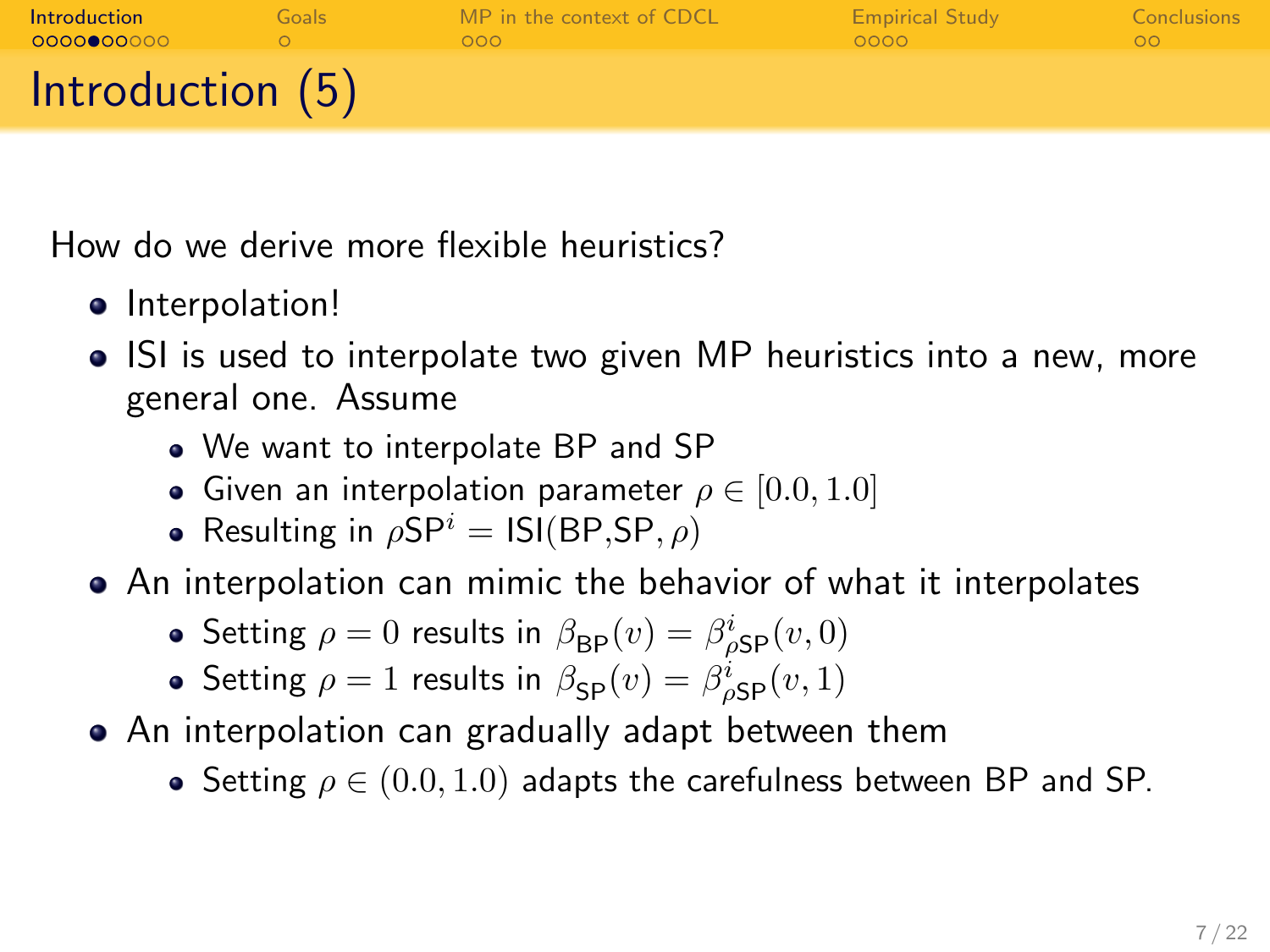| Introduction     | Goals | MP in the context of CDCL | <b>Empirical Study</b> | <b>Conclusions</b> |
|------------------|-------|---------------------------|------------------------|--------------------|
| 0000000000       |       | 000 <sub>o</sub>          | 0000                   | ററ                 |
| Introduction (6) |       |                           |                        |                    |

Possible interpolations: the current situation.

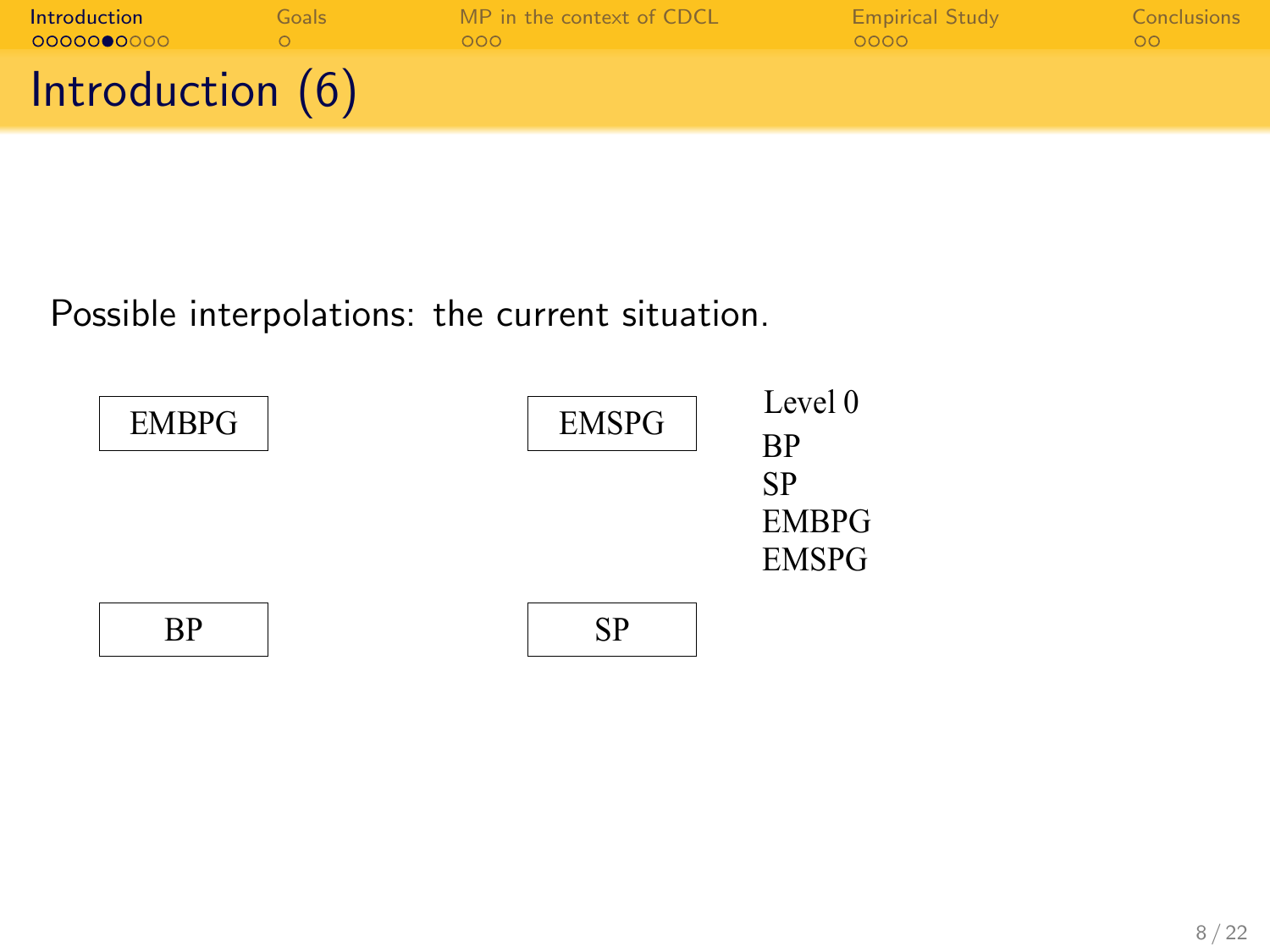| <b>Introduction</b> | Goals | MP in the context of CDCL | <b>Empirical Study</b> | <b>Conclusions</b> |
|---------------------|-------|---------------------------|------------------------|--------------------|
| 0000000000          |       | റററ                       | 0000                   | ററ                 |
| Introduction (7)    |       |                           |                        |                    |

Possible interpolations: after applying ISI.



| <b>EMSPG</b>    | Level 0      | Level 1            | Level 2                          |
|-----------------|--------------|--------------------|----------------------------------|
|                 | RР           | $\sigma$ EMBP $G1$ | $\rho \sigma P M P$ <sup>1</sup> |
|                 | SP           | $\sigma$ EMSP $G1$ |                                  |
| $\sigma EMSPG1$ | <b>EMBPG</b> | $\rho SP1$         |                                  |
|                 | <b>EMSPG</b> | $\rho$ EMSP $G1$   |                                  |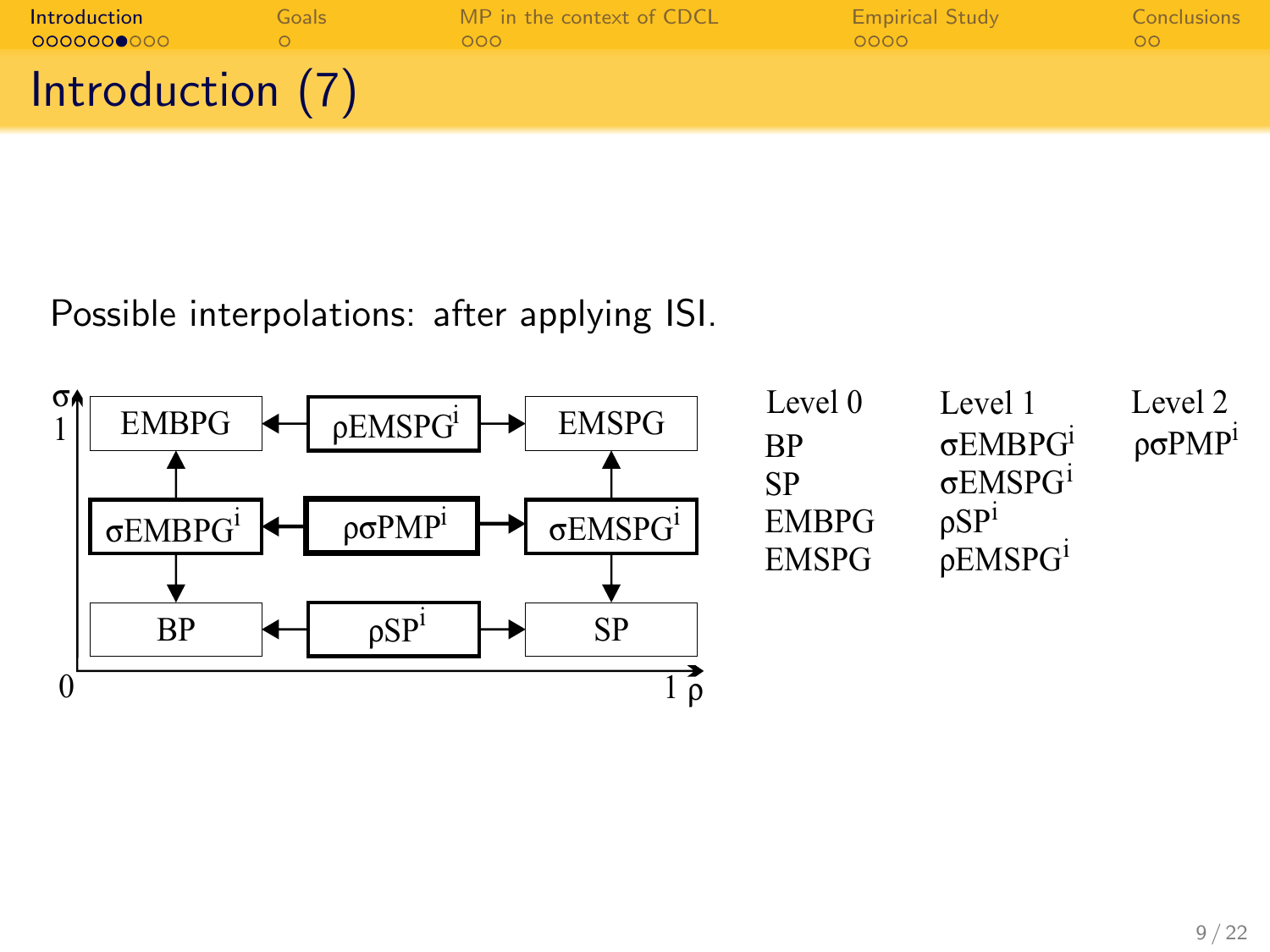| Introduction<br>0000000000         | Goals: | MP in the context of CDCL<br>000 <sub>o</sub> | <b>Empirical Study</b><br>0000 | <b>Conclusions</b> |
|------------------------------------|--------|-----------------------------------------------|--------------------------------|--------------------|
| $\rho \sigma$ PMP <sup>i</sup> (1) |        |                                               |                                |                    |

Why is  $\rho\sigma$ PMP $^i$  so special?

- It is the most general product-based MP heuristic.
- **It can mimic the behavior of all others.**
- It can provide MP behavior that cannot be achieved by any other heuristic.

Each point in the parameter plane  $(\rho, \sigma) \in [0.0, 1.0]^2$  characterizes a specific MP behavior.

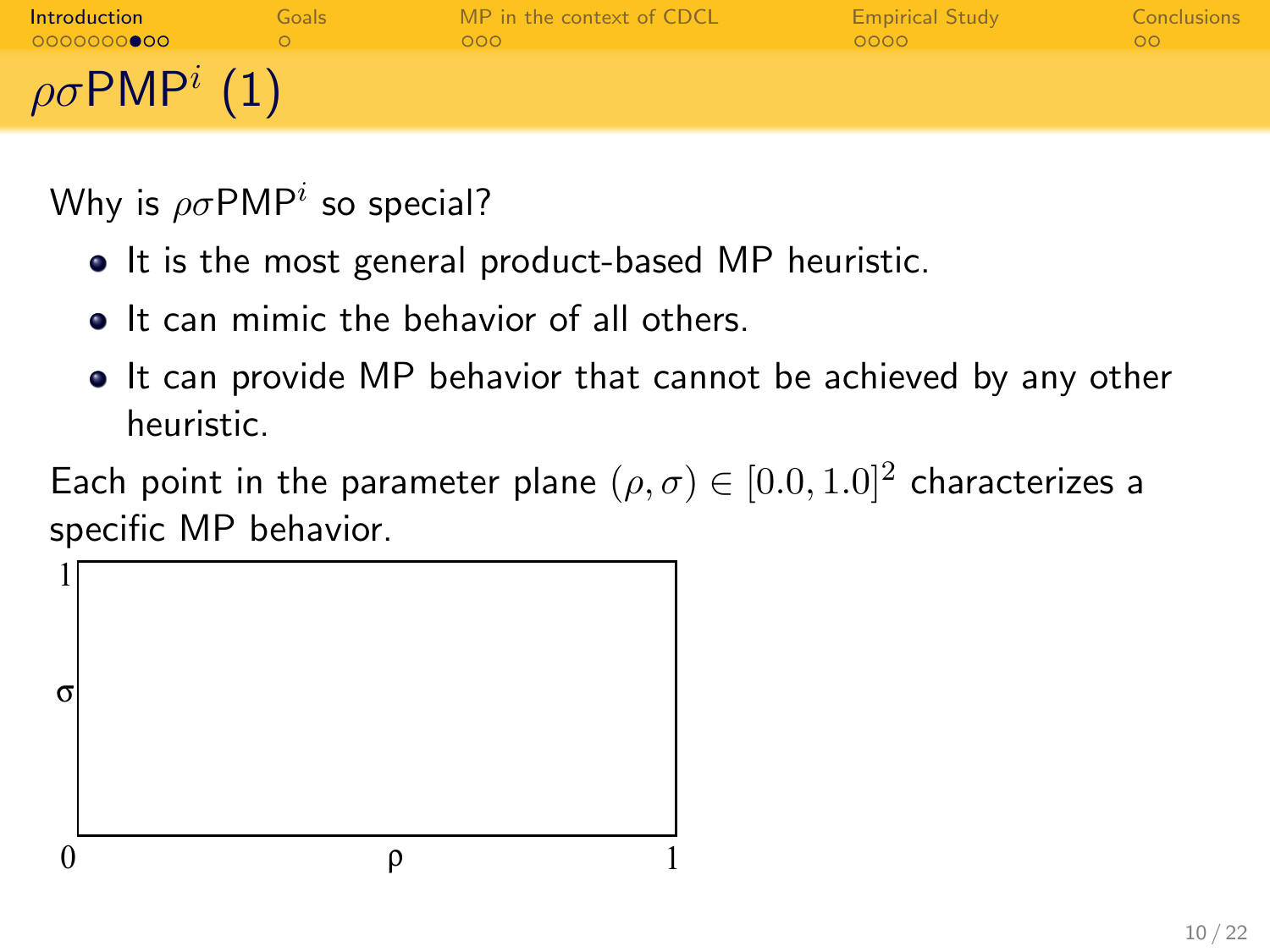| Introduction<br>0000000000        | Goals: | MP in the context of CDCL<br>000 <sub>o</sub> | <b>Empirical Study</b><br>0000 | <b>Conclusions</b> |
|-----------------------------------|--------|-----------------------------------------------|--------------------------------|--------------------|
| $\rho\sigma$ PMP <sup>i</sup> (2) |        |                                               |                                |                    |

Why is  $\rho\sigma$ PMP $^i$  so special?

- It is the most general product-based MP heuristic.
- **It can mimic the behavior of all others.**
- It can provide MP behavior that cannot be achieved by any other heuristic.

Each point in the parameter plane  $(\rho, \sigma) \in [0.0, 1.0]^2$  characterizes a specific MP behavior.

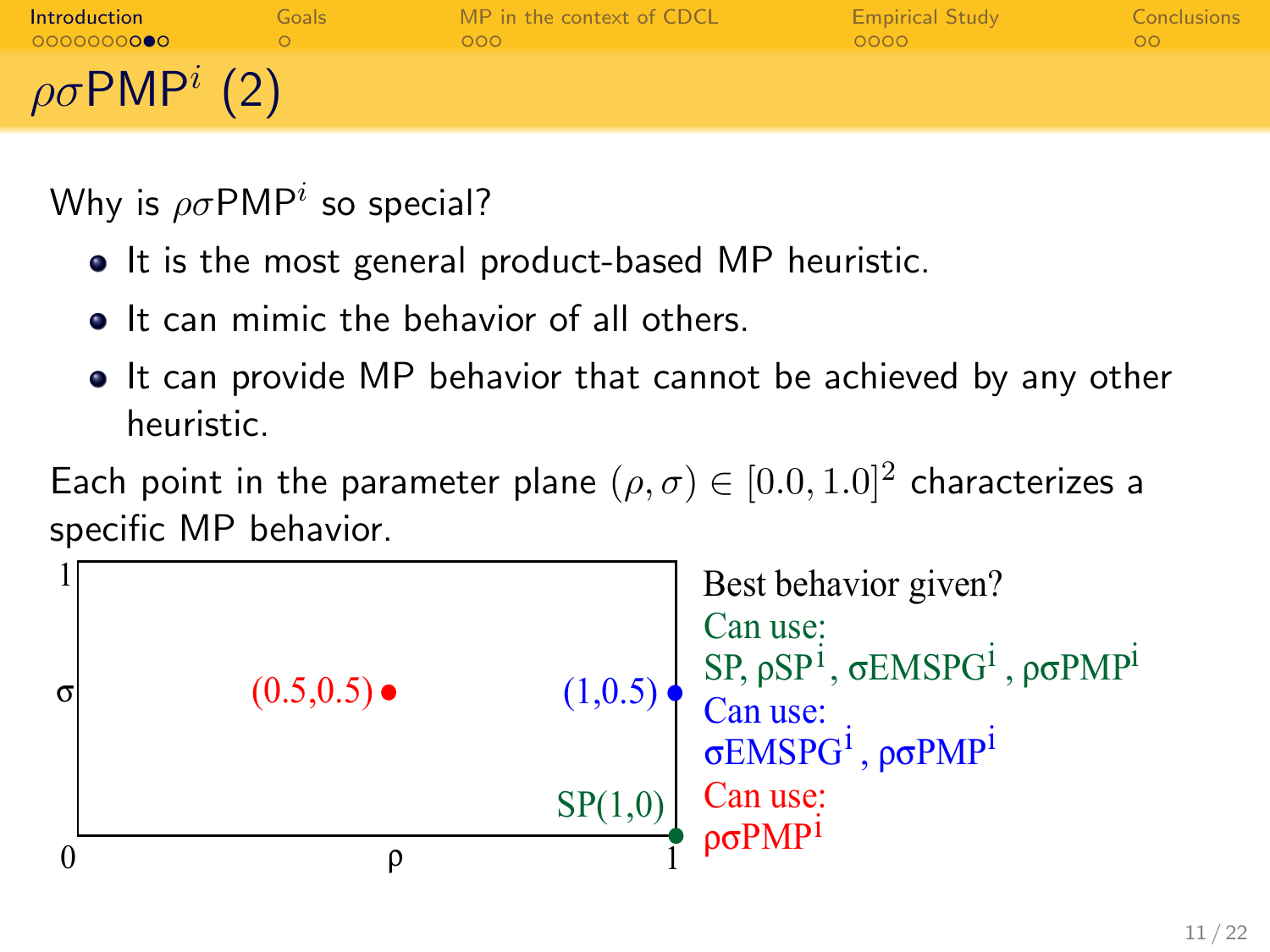| Introduction<br>0000000000         | Goals | MP in the context of CDCL<br>000 | <b>Empirical Study</b><br>0000 | Conclusions |
|------------------------------------|-------|----------------------------------|--------------------------------|-------------|
| $\rho \sigma$ PMP <sup>i</sup> (3) |       |                                  |                                |             |

Using  $\rho \sigma$ PMP<sup>i</sup> in a SAT solver circumvents the robustness problem.

- Implement only  $\rho \sigma P M P^i$
- The desired MP behavior can be achieved by setting  $\rho, \sigma$  accordingly

How to set  $\rho$  and  $\sigma$  in order to solve a specific formula?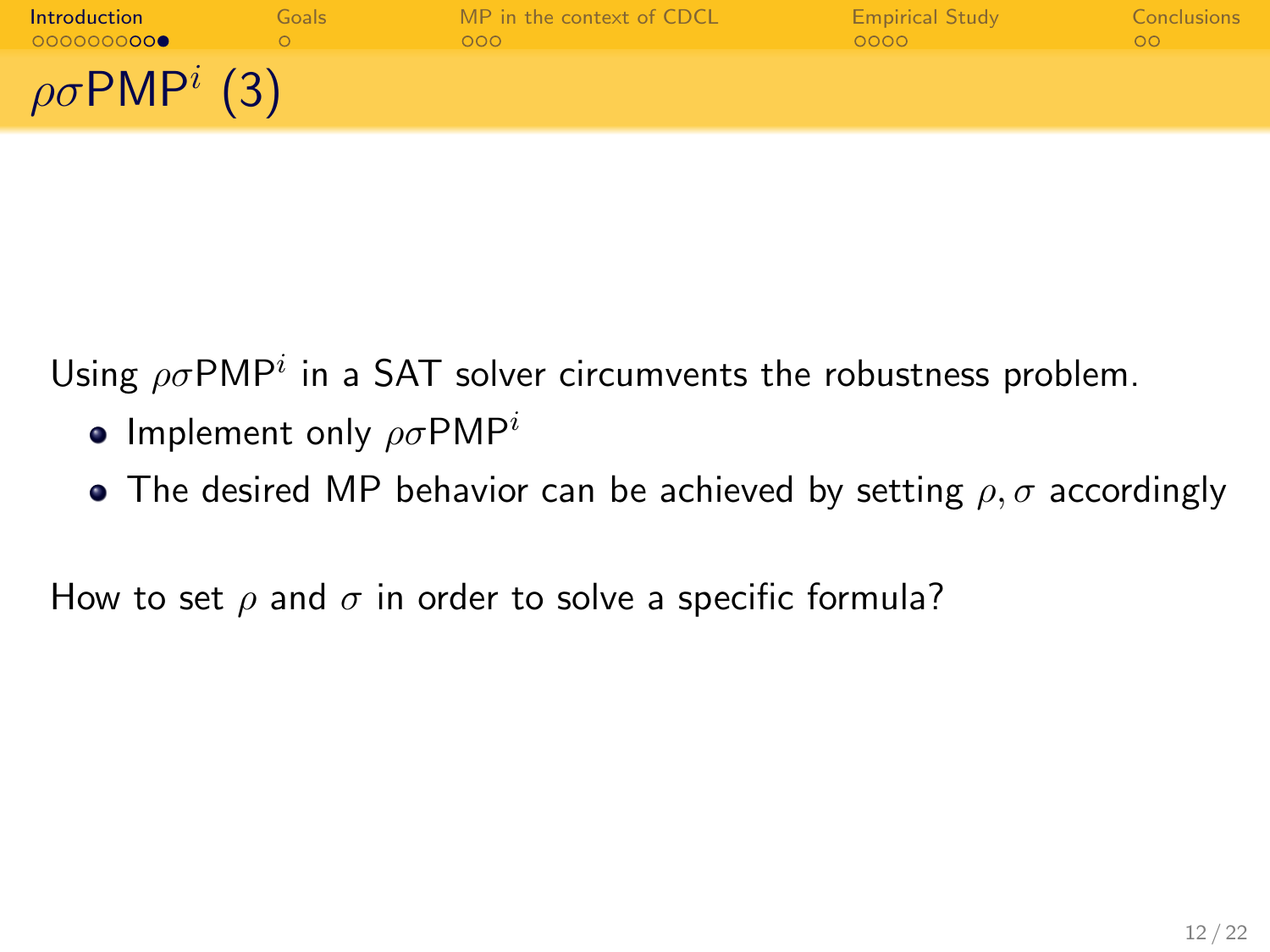| Introduction | Goals | MP in the context of CDCL | <b>Empirical Study</b> | <b>Conclusions</b> |
|--------------|-------|---------------------------|------------------------|--------------------|
| 0000000000   |       | 000                       | 0000                   | OΟ                 |
| Goals        |       |                           |                        |                    |

- **•** Deploy the new MP heuristic  $\rho \sigma P M P^i$  within a CDCL solver
- **2** Keep it simple
- <sup>3</sup> Determine the preferable MP behavior for different types of CNF formulas: how to set  $\rho$  and  $\sigma$ ?
- <span id="page-14-0"></span> $\bullet$  Determine how important the flexibility of  $\rho\sigma$ PMP $^i$  is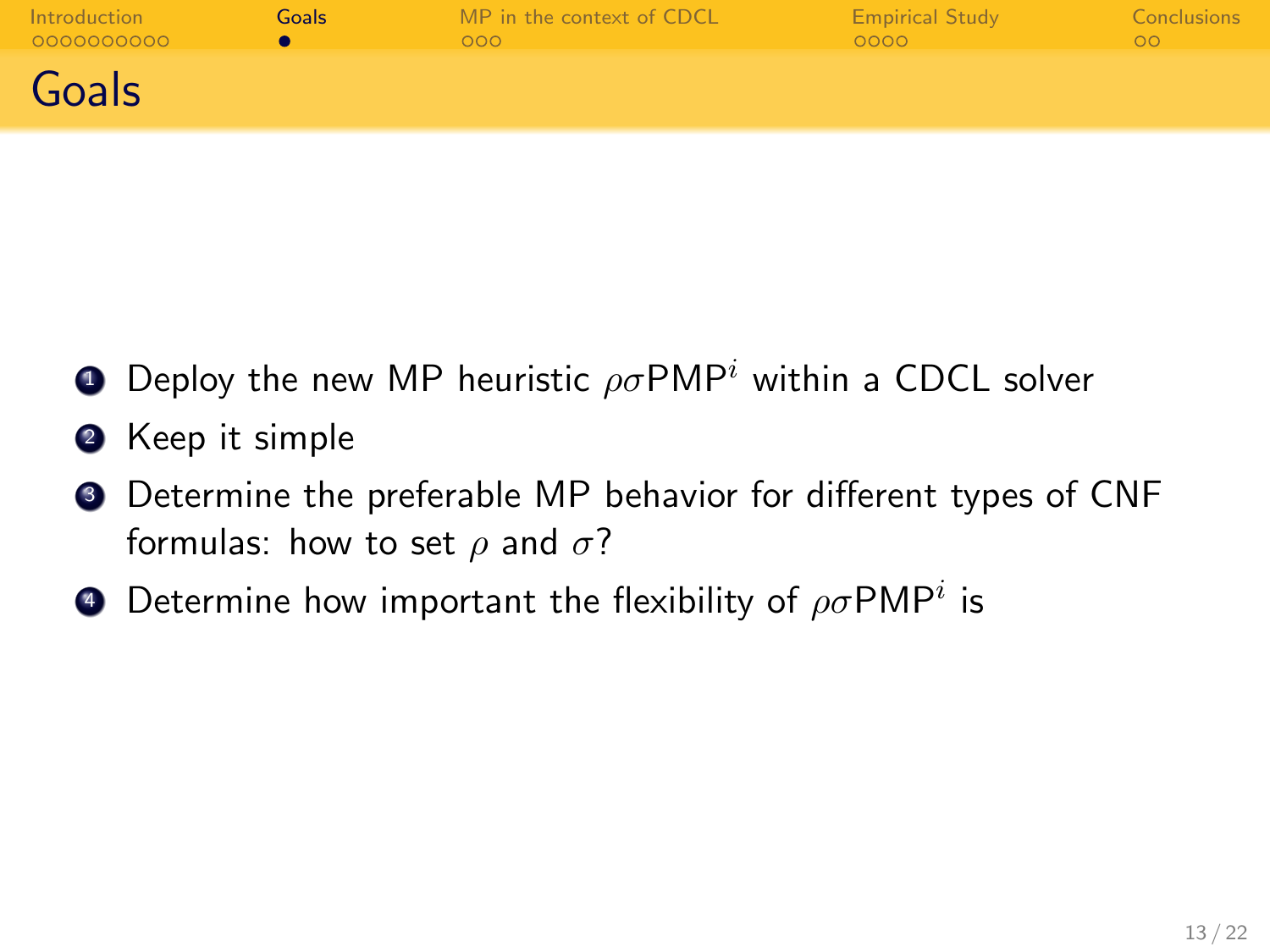| Introduction<br>- 0000000000 | Goals | MP in the context of CDCL            | <b>Empirical Study</b><br>- ററററ | Conclusions |
|------------------------------|-------|--------------------------------------|----------------------------------|-------------|
|                              |       | Messeus Dessing Insuring Desimetical |                                  |             |

Message Passing Inspired Decimation

Common use of MP biases: Message Passing Inspired Decimation (MID). Assume we have a parameter  $p \in (0.0, 1.0]$ .

- **1** Reset the empty assignment  $\alpha = \{\}$
- **2** Compute  $\forall v \notin \alpha : \beta_{\mathsf{H}}(v)$
- $\bullet$  Sort the variables according to the largest  $|\,\beta_{\mathsf{H}}(v)|$
- $\bullet\,$  Assign a variable following that order, the sign of  $\beta_{\mathsf{H}}(v)$  determines the assignment (extend  $\alpha$  with this decision)
- **•** Perform unit propagation (extend  $\alpha$  with all implications)
- **6** Determine the result
	- If a solution is found or a conflict occurred, stop
	- **o** Otherwise
		- If  $p \cdot n$  variables were assigned, go to 2
		- Otherwise go to 3.

<span id="page-15-0"></span>What is CDCL-based MID?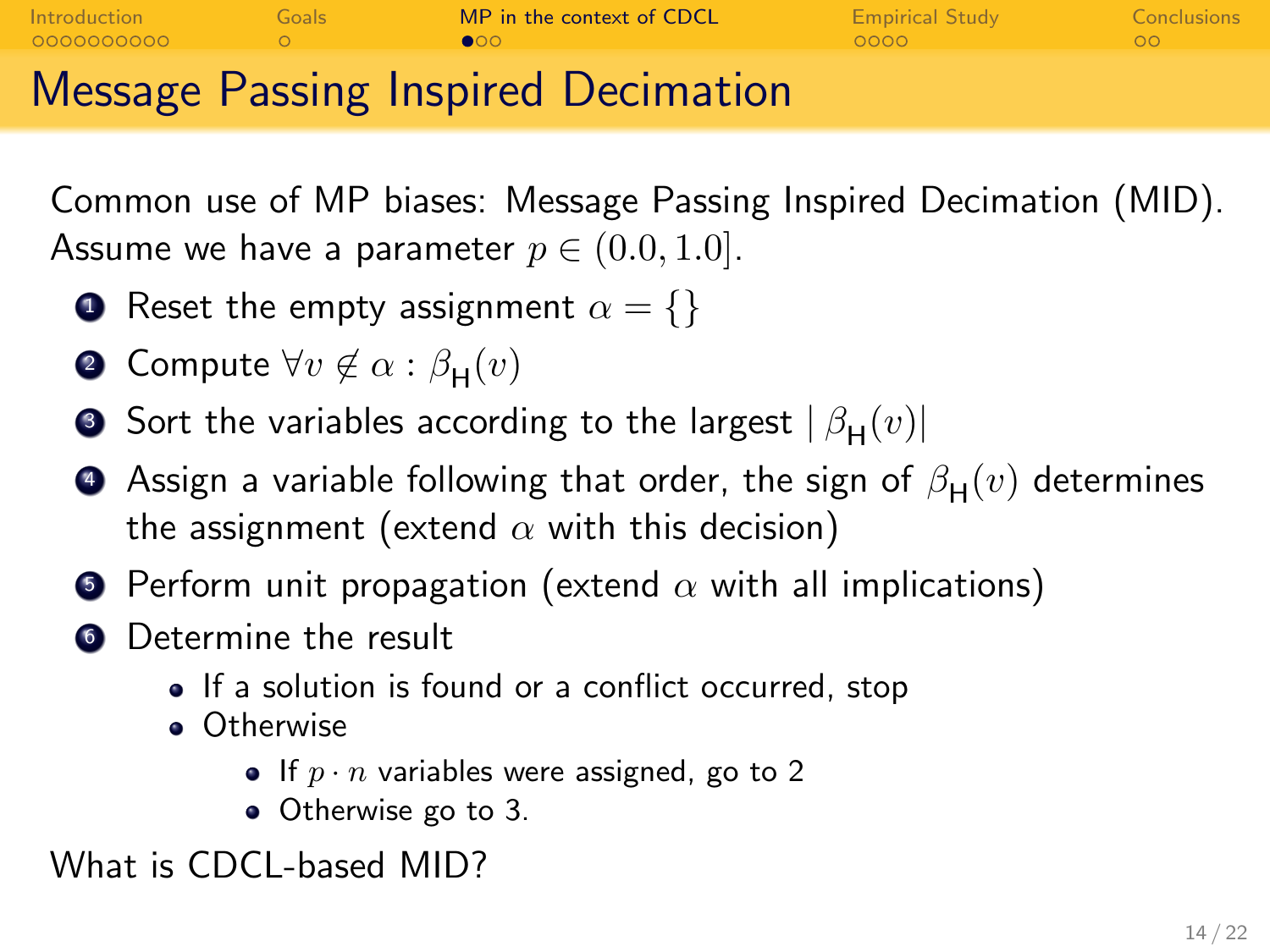| Introduction<br>0000000000 | Goals | MP in the context of CDCL | <b>Empirical Study</b><br>looon. | Conclusions<br>ററ |
|----------------------------|-------|---------------------------|----------------------------------|-------------------|
| <b>CDCL-based MID</b>      |       |                           |                                  |                   |

- **1** Reset the empty assignment  $\alpha = \{\}$
- $\bullet$  Compute  $\forall v : \beta_{\mathsf{H}}(v)$
- $\bullet$  Initialize CDCL VSIDS activities with  $|\,\beta_{\mathsf{H}}(v)|$
- $\bullet$  Initialize CDCL variable phases using the sign of  $\beta_{\mathsf{H}}(v)$
- Call CDCL in order to extend  $\alpha$ 
	- Have it assign  $p \cdot n$  new variables
	- Must not return until this is done
	- Clause learning is done within the CDCL
	- **.** Learned clauses are invisible to MP
- <span id="page-16-0"></span>**6** After CDCL returns we check the result
	- If it returns a solution or returns "unsatisfiable", stop
	- Otherwise, go back to 2.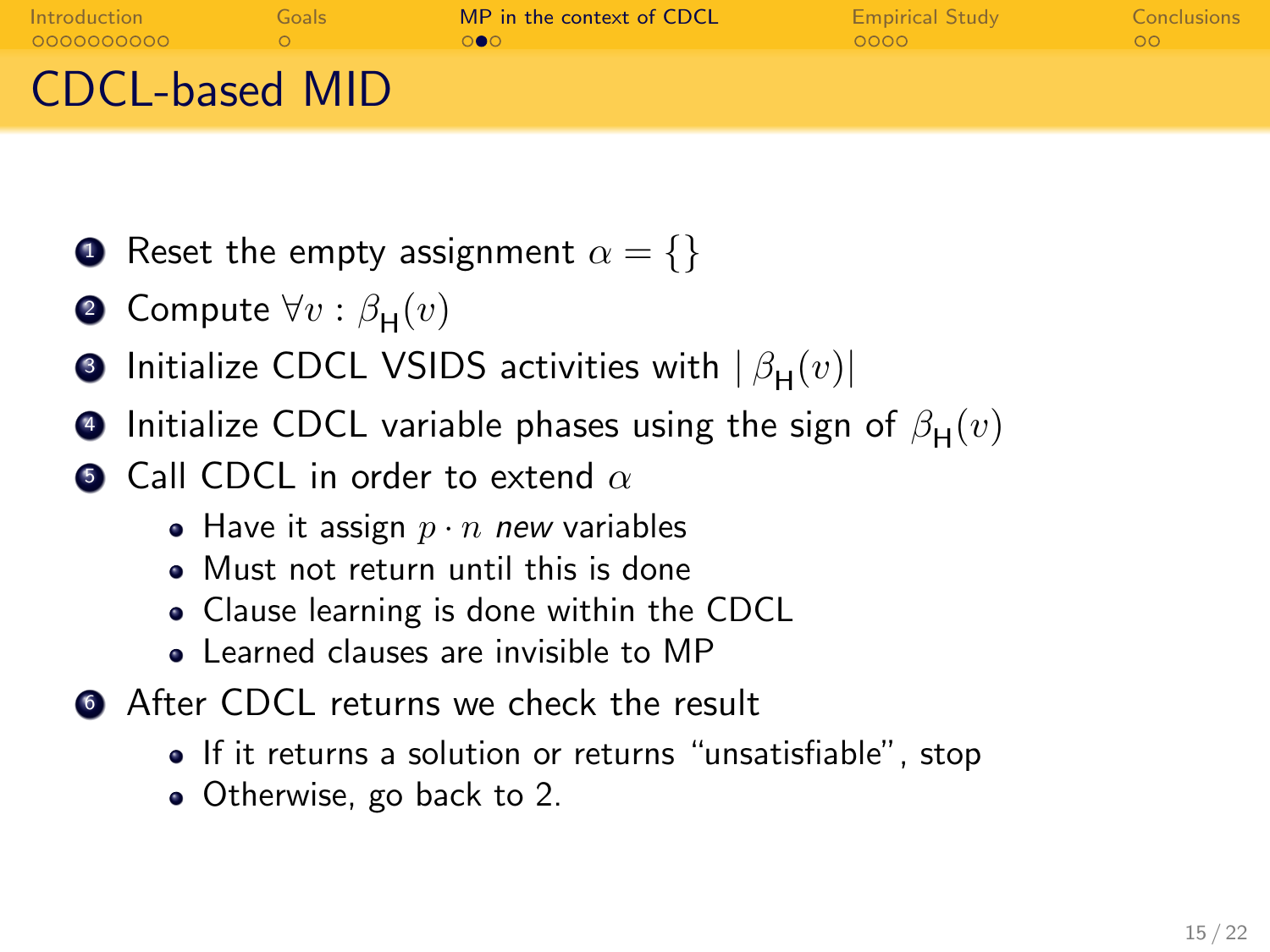| Introduction | Goals | MP in the context of CDCL   | <b>Empirical Study</b> | Conclusions |
|--------------|-------|-----------------------------|------------------------|-------------|
| 0000000000   |       | $\circ\circ\bullet$         | ററററ                   | $\circ$     |
|              |       | DimetheusMP vs. DimetheusJW |                        |             |

We implemented

- **•** the CDCL-based MID in the solver DimetheusMP using  $\rho \sigma P M P^i$
- a twin solver DimetheusJW that uses Jeroslow-Wang instead of  $ρσ$ PMP<sup>i</sup>

Both solvers perform the exact same type of CDCL search. They differ in

- the bias computation to initialize VSIDS/PS: JW vs. MP
- **•** the parameters:  $\rho, \sigma, p$  are only present in DimetheusMP

The crucial observation is, that DimetheusMP has an increased flexibility when it comes to parameter tuning.

<span id="page-17-0"></span>How did we proceed to do the tuning?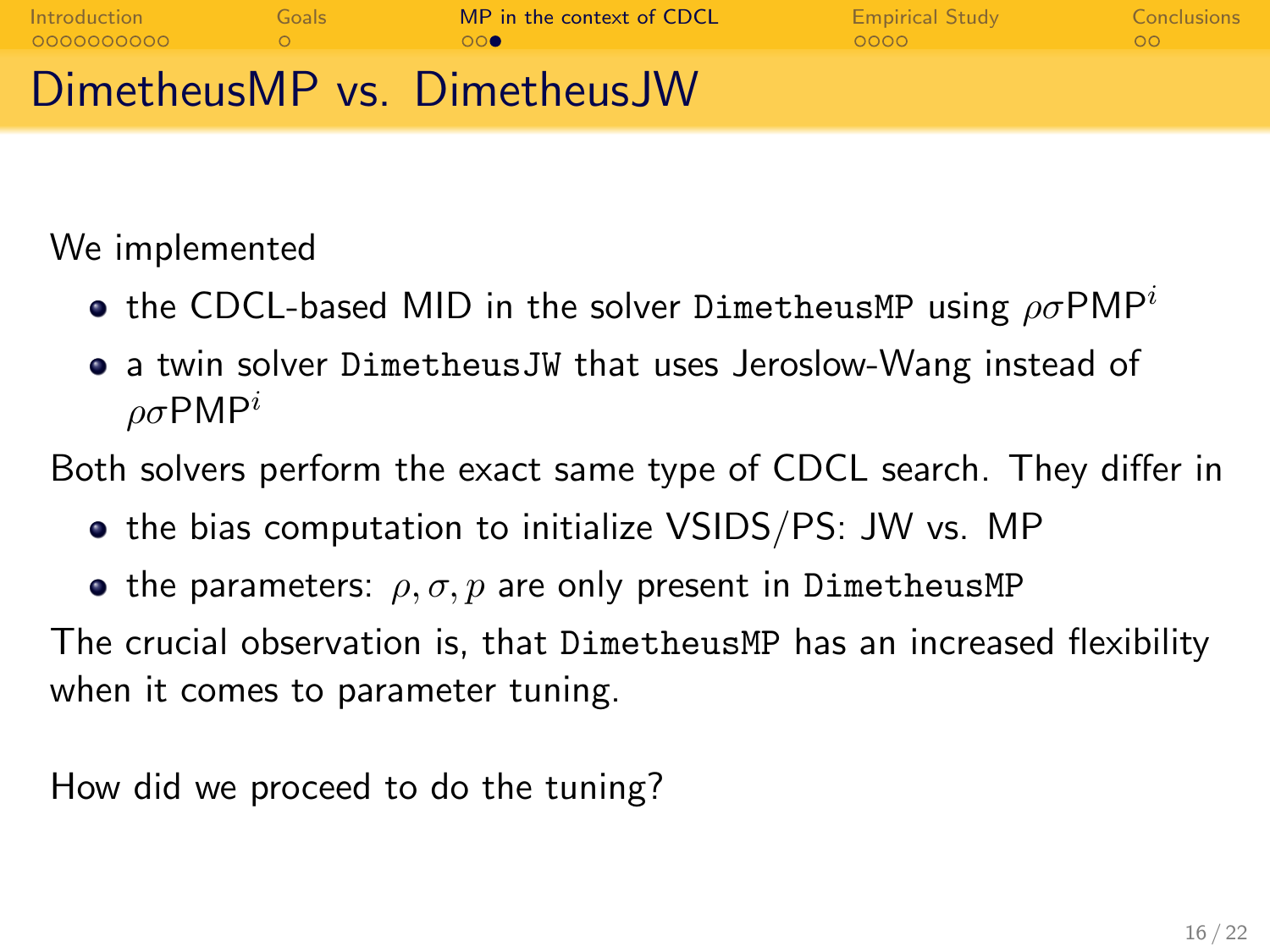| Introduction            | Goals | MP in the context of CDCL | <b>Empirical Study</b> | <b>Conclusions</b> |
|-------------------------|-------|---------------------------|------------------------|--------------------|
| 0000000000              |       | <b>OOO</b>                | $\bullet$              | ററ                 |
| <b>Parameter Tuning</b> |       |                           |                        |                    |

We proceeded as follows.

- Separate all formulas from the SC2012 into different classes
- <span id="page-18-0"></span><sup>2</sup> Run the solvers on each class (timeout 2000 seconds)
	- DimetheusJW (once) in order to determine the base performance
	- Lingeling (once) in order to get a SOTA reference performance
	- DimetheusMP while tuning  $\rho, \sigma, p$  with EDACC/AAC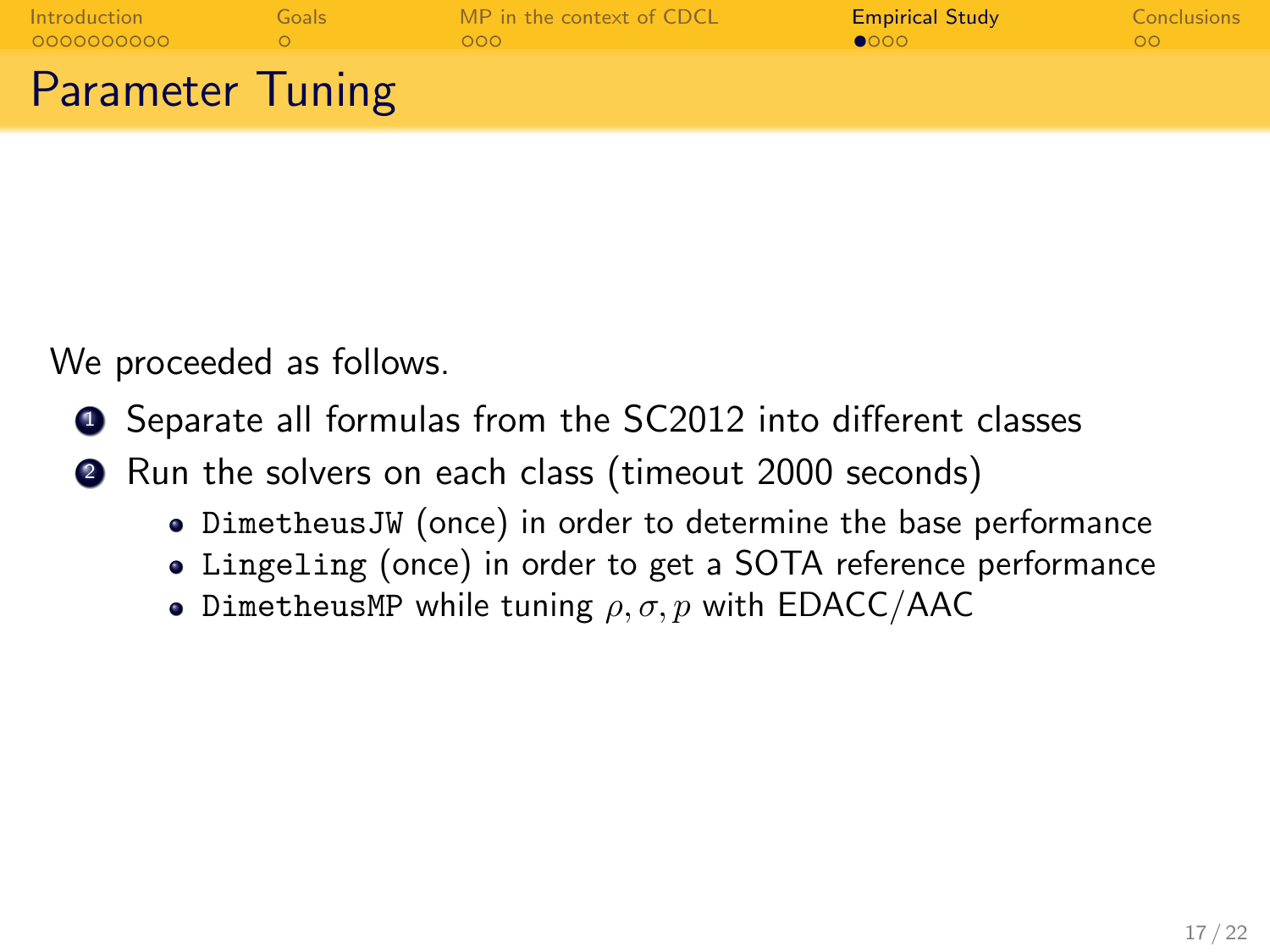| 0000000000          |       | റററ                       | ാരവ                    | ററ          |
|---------------------|-------|---------------------------|------------------------|-------------|
| <b>Introduction</b> | Goals | MP in the context of CDCL | <b>Empirical Study</b> | Conclusions |

| Excerpt of the Results $(1)$ |  |  |
|------------------------------|--|--|
|------------------------------|--|--|

<span id="page-19-0"></span>

| <b>Benchmark</b>   | S/U                     | <b>Solver Performance</b> |              |                    |         |        |          |                  |
|--------------------|-------------------------|---------------------------|--------------|--------------------|---------|--------|----------|------------------|
|                    |                         |                           | Dimetheus.JW | <b>DimetheusMP</b> |         |        |          |                  |
|                    |                         | $\%$                      | <b>PAR10</b> | $\frac{0}{0}$      | PAR10   | ρ      | $\sigma$ | $\boldsymbol{p}$ |
| battleship         | $\overline{\mathsf{s}}$ | 47.4                      | 10627.2      | 89.5               | 2130.1  | 0.5002 | 0.0025   | 0.0021           |
| battleship         | U                       | 55.6                      | 8919.7       | 55.6               | 8890.4  | 0.4463 | 1.0000   | 0.1256           |
| em-all             | S                       | 75.0                      | 5263.7       | 100.0              | 75.4    | 0.8606 | 0.1295   | 0.8903           |
| em-compact         | S                       | 0.0                       | 20000.0      | 37.5               | 12728.5 | 0.9229 | 0.7946   | 0.8281           |
| em-explicit        | S                       | 75.0                      | 5473.3       | 100.0              | 157.1   | 0.2932 | 0.2698   | 0.0853           |
| em-fbcolors        | S                       | 12.5                      | 17723.3      | 37.5               | 12662.9 | 0.0000 | 0.1731   | 0.7672           |
| grid-pebbling      | S                       | 100.0                     | 16.5         | 100.0              | 8.0     | 0.9931 | 0.3890   | 0.6449           |
| grid-pebbling      | U                       | 88.9                      | 2226.9       | 100.0              | 4.7     | 0.5884 | 0.0035   | 0.2213           |
| sgen1              | S                       | 16.7                      | 16677.7      | 27.8               | 14460.9 | 0.0937 | 0.6563   | 0.4688           |
| $k3-r4.200-n40000$ | S                       | 0.0                       | 20000.0      | 100.0              | 22.7    | 0.9929 | 0.0004   | 0.0447           |
| k3-r4.237-n18800   | S                       | 0.0                       | 20000.0      | 75.0               | 5026.8  | 0.9961 | 0.0000   | 0.0042           |
| k4-r9.000-n10000   | S                       | 0.0                       | 20000.0      | 100.0              | 10.0    | 0.8592 | 0.0000   | 0.1533           |
| k4-r9.526-n4800    | S                       | 0.0                       | 20000.0      | 100.0              | 5.2     | 0.9530 | 0.0000   | 0.0337           |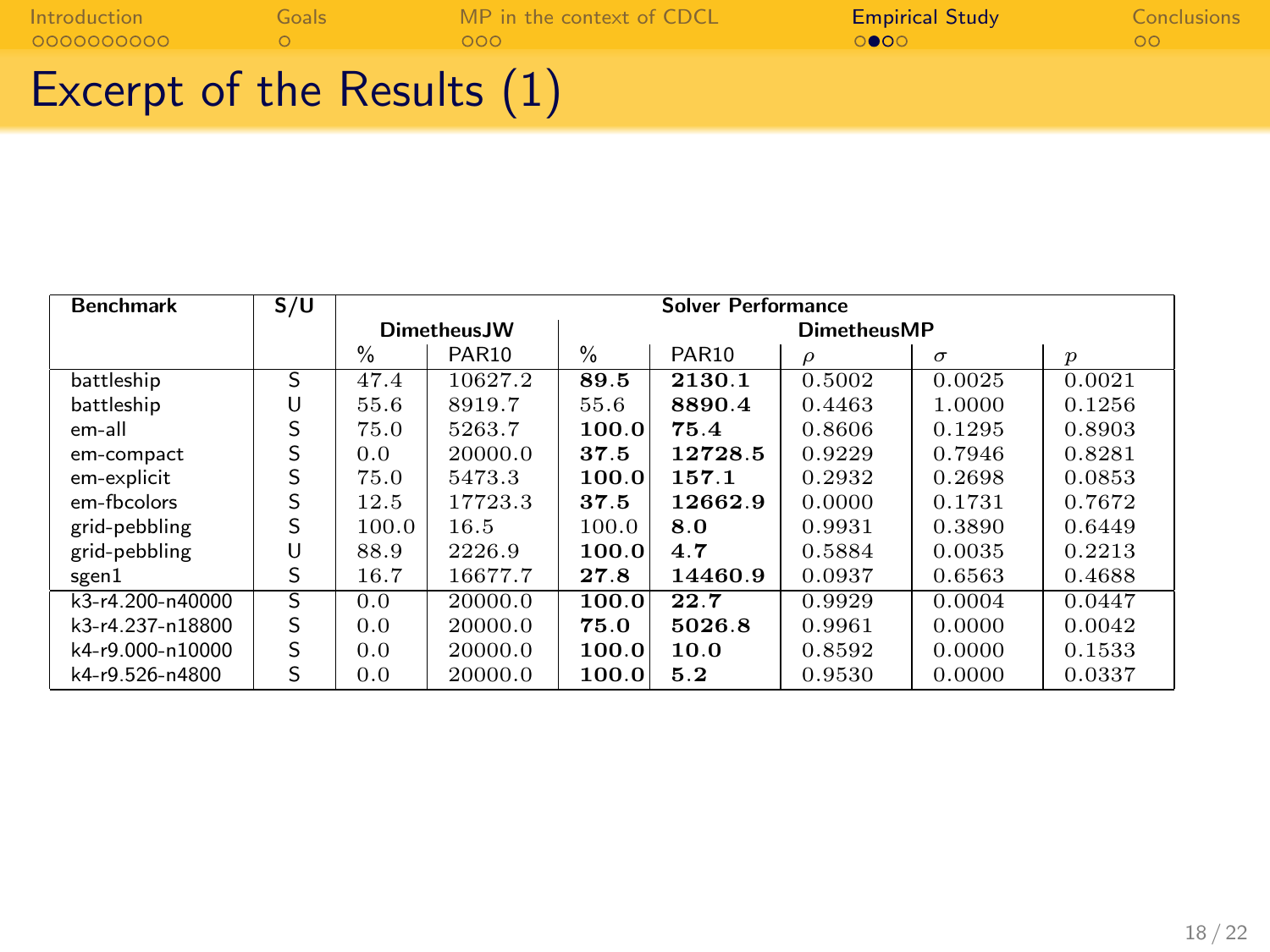| Introduction<br>0000000000        | Goals | MP in the context of CDCL<br>റററ | <b>Empirical Study</b> | Conclusions |
|-----------------------------------|-------|----------------------------------|------------------------|-------------|
| <b>Excerpt of the Results (2)</b> |       |                                  |                        |             |

Most important results are

- The flexibility of  $\rho\sigma$ PMP<sup>i</sup> is important (almost always, we have  $\rho, \sigma \notin \{0.0, 1.0\}$
- Using MP can be very helpful to solve crafted formulas (satisfiable and unsatisfiable ones)
- **•** Enforcing convergence ( $\sigma > 0.0$ ) is not helpful on random formulas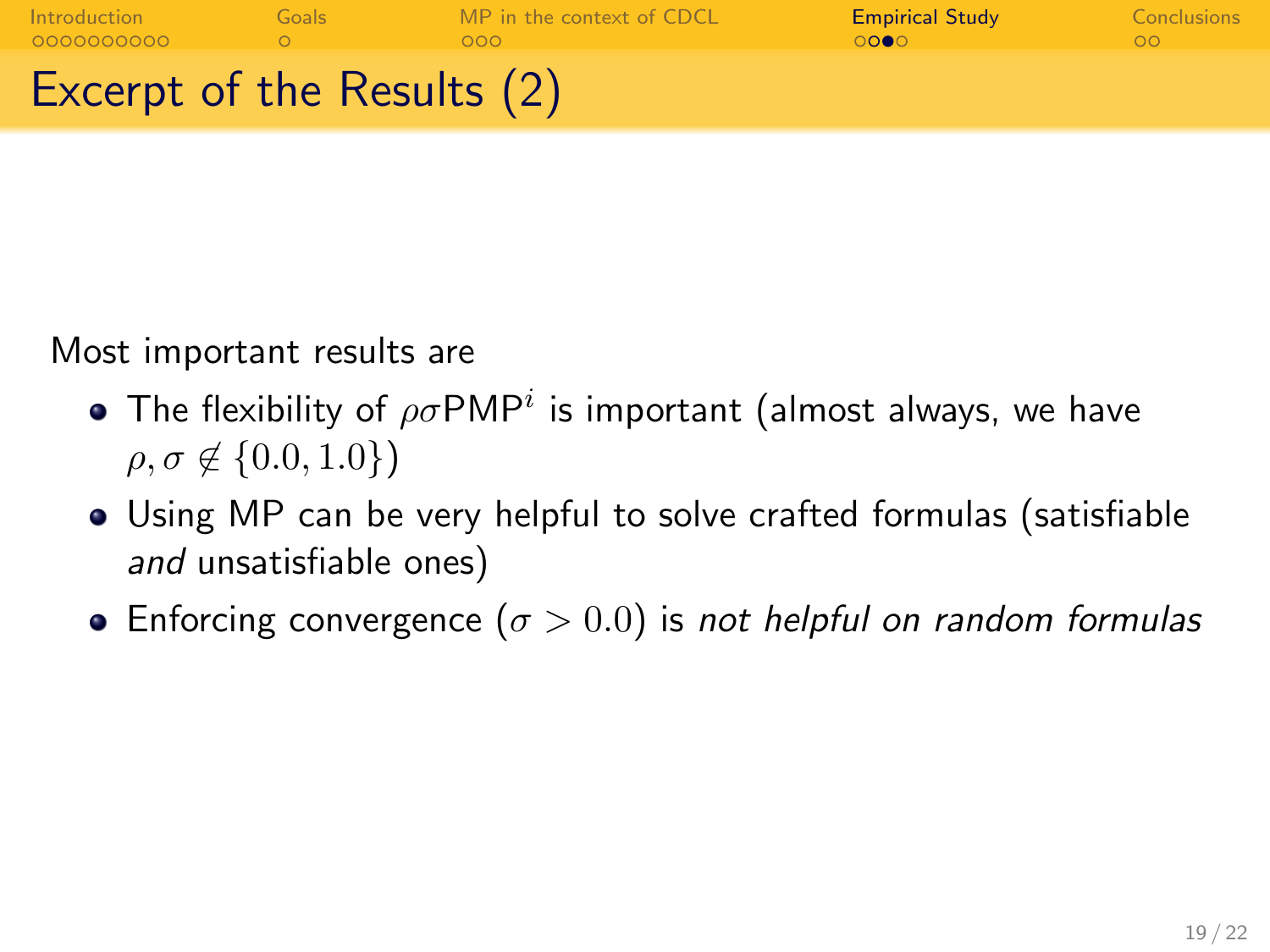

Reviewer 1: "As submitted, this paper does not show anything."

- Several classes contain only a small set of formulas
	- Robustness of the reported settings for  $\rho$ ,  $\sigma$ ,  $p$  is questionable
	- We need more formulas, or even better, generators!
	- We cannot use, what isn't there
- Missing test-classes
- <span id="page-21-0"></span>• No results on application formulas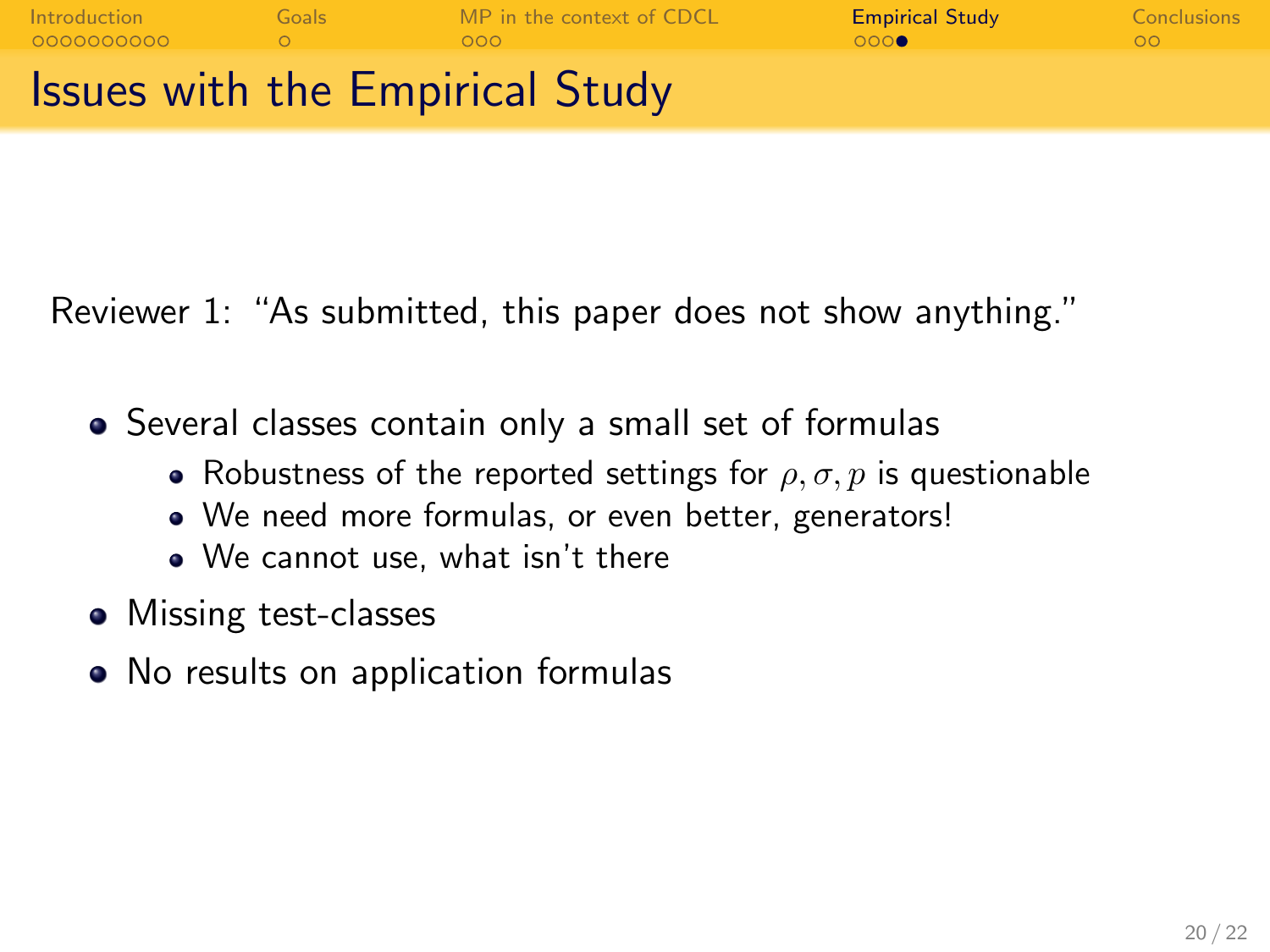| Introduction<br>0000000000 | Goals | MP in the context of CDCL<br>000 <sub>1</sub> | <b>Empirical Study</b><br>0000 | <b>Conclusions</b> |
|----------------------------|-------|-----------------------------------------------|--------------------------------|--------------------|
| <b>Conclusions</b>         |       |                                               |                                |                    |

The most important conclusions are as follows.

- The empirical study gives a hint that MP can be very helpful to solve random and crafted formulas.
- <span id="page-22-0"></span>The flexibility of  $\rho \sigma P M P^i$  is crucial to achieve this performance.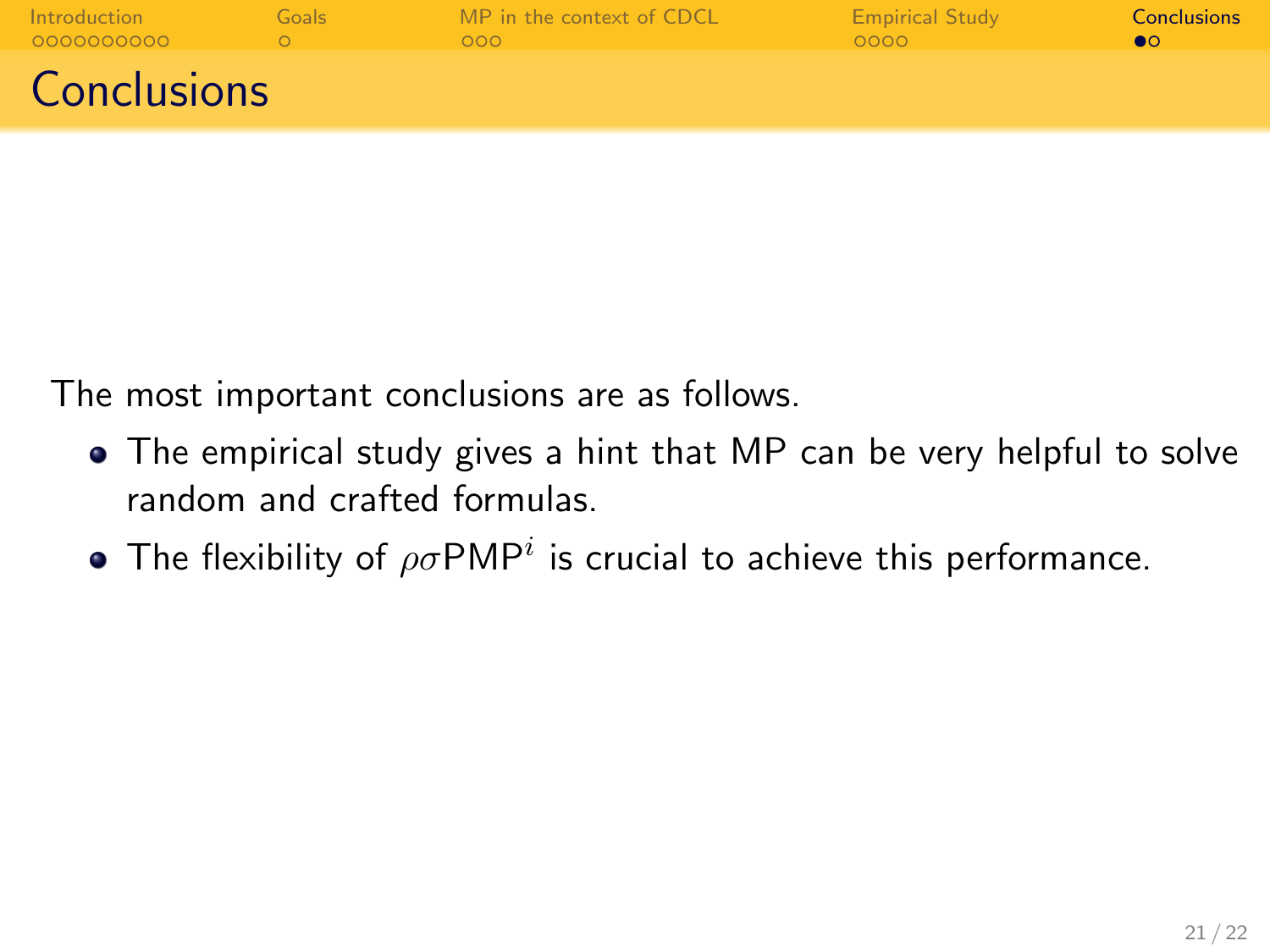| Introduction<br>0000000000 | Goals | MP in the context of CDCL<br>000 | <b>Empirical Study</b><br>0000 | <b>Conclusions</b> |
|----------------------------|-------|----------------------------------|--------------------------------|--------------------|
| Thanks                     |       |                                  |                                |                    |

# Thank you for your attention!

You can send comments and questions to oliver@gableske.net